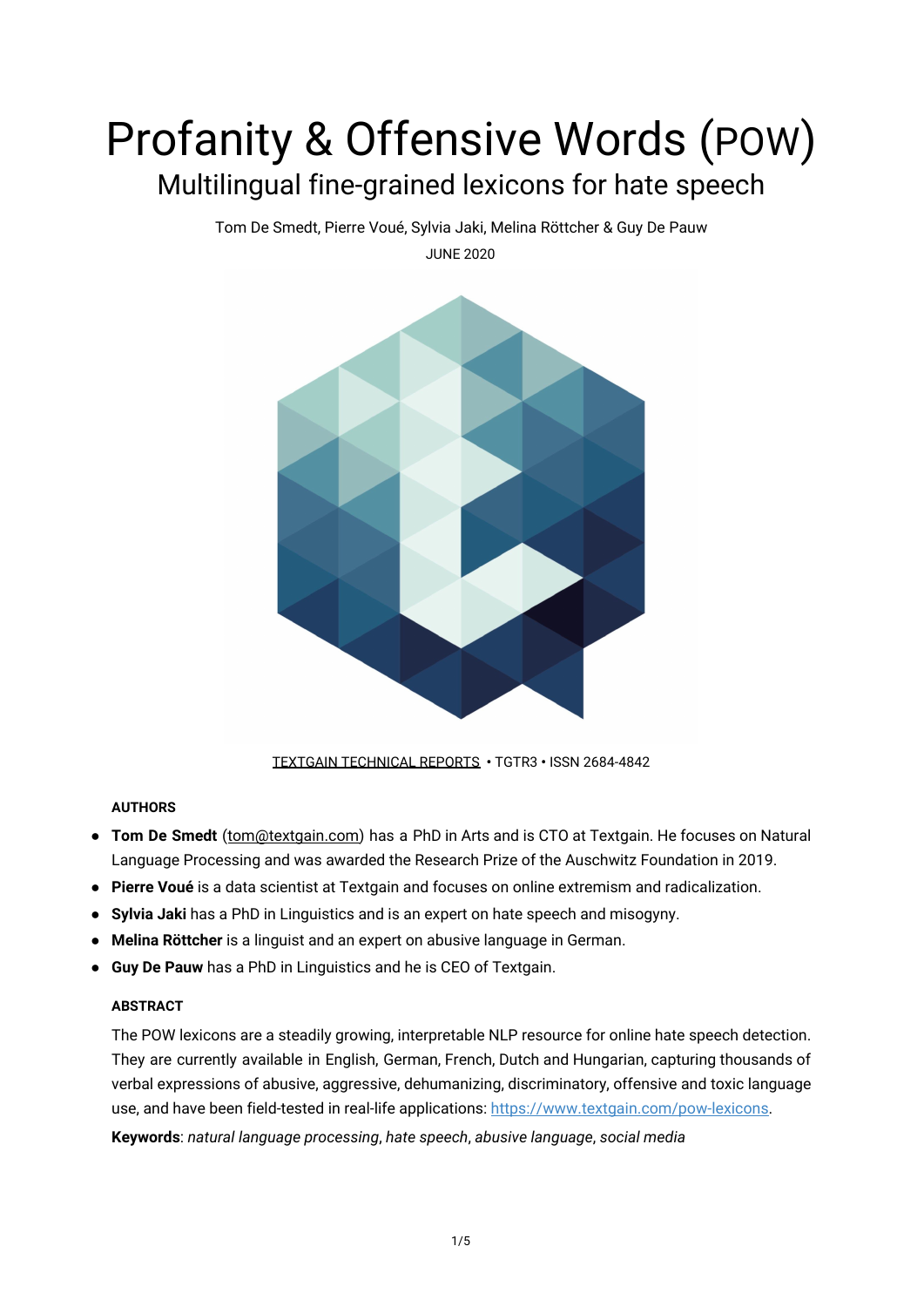## **1 INTRODUCTION**

In their 2018 report on terrorism, Europol observed that online propaganda is increasingly becoming a central strategy for violent extremism and radicalization (Europol, 2018). Several authorities have also been introducing crackdown legislation. For example, in May 2016, the European Commission agreed with Facebook, Microsoft, Twitter and YouTube on a Code of Conduct on countering illegal hate speech online,<sup>1</sup> and in June 2017, the German government passed a Network Enforcement Act (NetzDG) to counter hate speech in social networks.<sup>2</sup> In May 2020, UN Secretary-General António Guterres called for an all-out effort against hate speech, after a "tsunami" of COVID-19 xenophobia.<sup>3</sup> Online hate speech, i.e., incitement of racism, sexism, violence, has also attracted academic interest, with a surge of new AI Machine Learning technology (ML) that can detect hate speech automatically. However, many of these systems raise ethical and legal concerns in real-life applications.

First, ML models are vulnerable to algorithmic bias, amplifying pre-existing prejudices in the training data (Hajian, Bonchi & Castillo, 2016). This raises ethical concerns. A well-known example is a risk assessment AI that predicts higher criminal risk for people of color, since its historical training data has people of color disproportionately targeted by law enforcement.<sup>4</sup> Second, ML models (especially deep neural nets) have also been called black boxes, whose decision-making process is difficult to explain and interpret in a straightforward way (Rudin, 2019). This raises legal concerns. Finally, it has been shown that hate speech detection systems can be misled, for example by adding the word "love" to a message (Gröndahl, Pajola, Juuti et al., 2018). Proposed solutions include techniques for explaining black boxes (Ribeiro, Singh & Guestrin, 2016) or more interpretable logic algorithms (cf. Rudin).

One highly interpretable approach is to use domain-specific lexicons handcrafted by domain experts. Words and word combinations from the lexicon can be highlighted in a given text, so that human reviewers can instantly see how and why a prediction was made. As a drawback, such lexicons can also become outdated quickly, particularly in the area of hate speech, where new toxic words emerge every day. Our method for collecting lexicons uses a human-machine feedback loop, with large-scale ML that continuously discovers new expressions and presents them to expert annotators. We scan social media using existing lexicons, find words that we didn't know about yet, annotate or discard these, and update the lexicons to stay on top of trends as they evolve in real-time.

## **2 METHODS AND MATERIALS**

Our English lexicon has 3,000+ toxic words and word combinations extracted from our 4chan and 8chan embeddings (Voué, De Smedt & De Pauw, 2020) and 3,000+ expressions collected by hand from Twitter, Facebook, Gab.com, Incels.me and Iron March, a defunct neo-Nazi forum.<sup>5</sup> The German lexicon has 1,500+ expressions extracted from the German Twitter Embeddings (Ruppenhofer, 2018) and 3,500+ collected by hand from Twitter (De Smedt & Jaki, 2018; Jaki & De Smedt, 2019). The French lexicon has 2,000+ expressions from 8chan/dempart (Démocratie Participative). The Dutch lexicon has 10,000+ expressions from Twitter, Facebook and private groups not available anywhere else. The English lexicon was manually translated into Hungarian. It also has a specialized companion set of 2,000+ expressions that relate to anti-semitism. More lexicons are in development.

<sup>1</sup> https://ec.europa.eu/commission/presscorner/detail/en/MEMO\_19\_806

 $^2$  https://www.bmjv.de/DE/Themen/FokusThemen/NetzDG/NetzDG\_node.html

 $^3$ https://www.un.org/press/en/2020/sgsm20076.doc.htm

<sup>4</sup> https://www.technologyreview.com/2019/01/21/137783/algorithms-criminal-justice-ai

<sup>5</sup> https://www.bellingcat.com/news/2019/12/19/transnational-white-terror-exposing-atomwaffen-and-the-iron-march-networks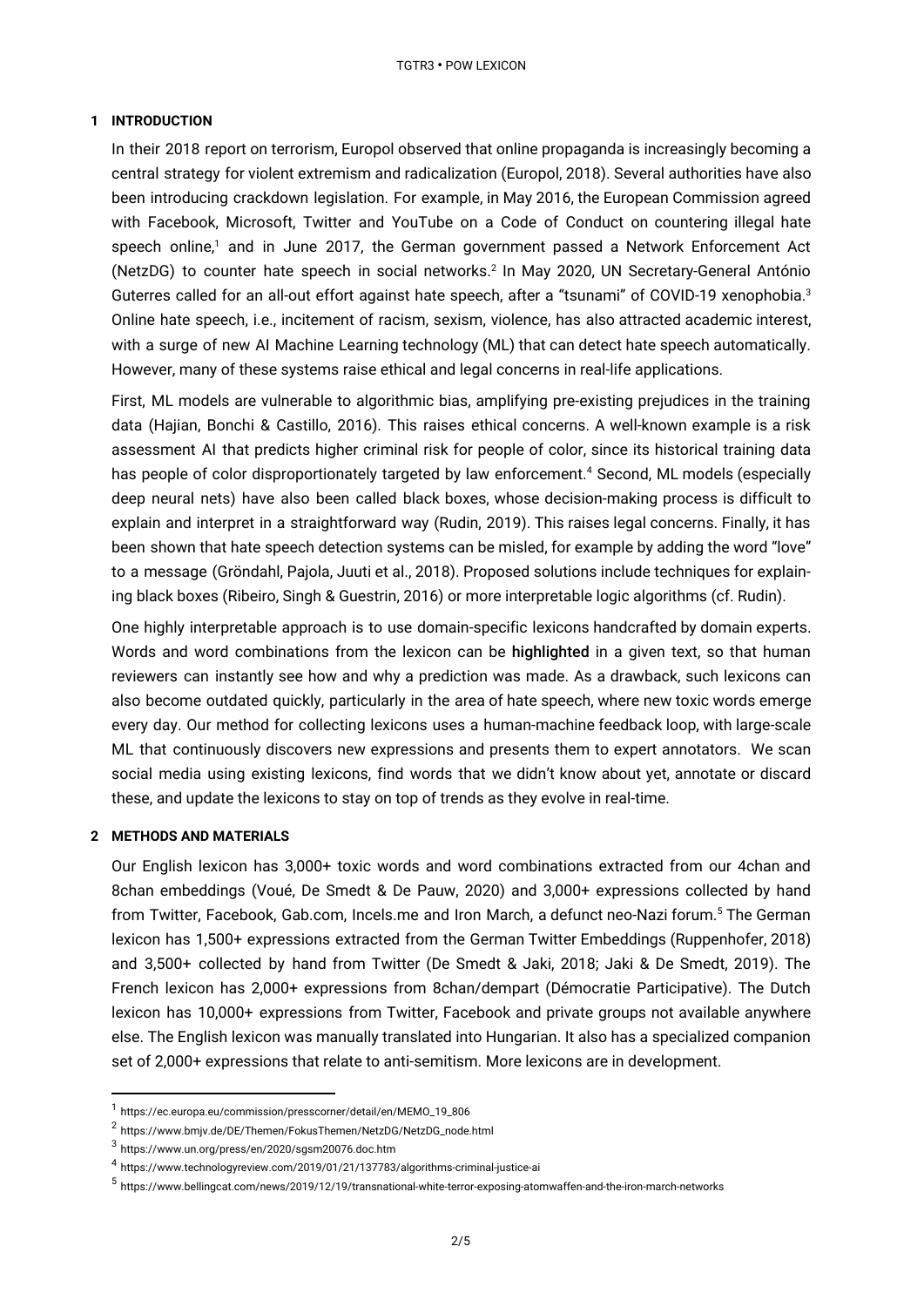## **3 RESULTS**

Each lexicon groups words and word combinations into 10+ different categories, each represented by an emoji and a four-letter alias that is easy to remember and concise in programming code. There are categories for anger and contempt (HATE, SHIT, FUCK), for discrimination (FOOL, SCUM, SLUT, GOOK), for incitement and propaganda (HELL, HEIL, PLOT), and for verbal aggression (KILL).

| <b>HATE</b> |                                 | Words that relate to negativity (e.g., lame, worthless), anger (disgusting, hate, kick, rage),<br>cynicism (we're doomed) and sarcasm ("very fine people").                          |
|-------------|---------------------------------|--------------------------------------------------------------------------------------------------------------------------------------------------------------------------------------|
| <b>SHIT</b> |                                 | Words that relate to <i>profanity</i> (e.g., damn, piss, shit), in particular vulgar name-calling<br>(damn sambo, pisslam = piss + Islam) and swearing (BS, WTF).                    |
| <b>FUCK</b> |                                 | Words that relate to pornography. (e.g., cunt, dick, fuck), in particular with regard to<br>sex crimes (goat fucker, pedo, rapist).                                                  |
| <b>FOOL</b> | $\overline{0}$ . $\overline{0}$ | Words that relate to ridicule (e.g., deplorable, poor snowflake, tinfoil hat), in particular<br>insults of intelligence (degenerate, dotard, retard).                                |
| <b>SCUM</b> |                                 | Words that relate to dehumanization (e.g., cum dumpster, rat, scum, thug, vermin) or<br>defamation (fake news peddler, treasonous dog).                                              |
| <b>SLUT</b> |                                 | Words that relate to sexism (e.g., gay, lesbian), on the basis of sexual orientation (fag),<br>sexuality (slut), gender (bitch) and gender stereotypes (coward, cuck).               |
| GOOK        |                                 | Words that relate to racism (e.g., black bitch, white trash), on the basis of race (nigger),<br>ethnicity (hebress), nationality (africoon, chexican) and looks (fatso).             |
| <b>HELL</b> |                                 | Words that relate to religious ideology (e.g., Christians, Jews, Muslims), in particular<br>islamophobia (hatebeard), jihadism (infidel) and antisemitism (lolocaust).               |
| <b>HEIL</b> |                                 | Words that relate to <b>political ideology</b> (e.g., communist, fascist, traitor), in particular<br>activism (Antifa, Pegida), extremism (Islamic State) and propaganda (Infowars). |
| <b>PLOT</b> |                                 | Words that relate to <b>conspiracy</b> (e.g., fake news, hoax), including government cover-up<br>(deep state, NWO), doomsday (lab virus) and the occult (Thule Society).             |
| KILL        |                                 | Words that relate to conflict (e.g., civil war, riot, terror), including violence (kill, shoot),<br>threats (kill you, shoot you) and extortion (dig up dirt).                       |

Each word or word combination in each lexicon also has a toxicity score  $(0-4)$  and may be related to more than one category, as shown in the example below. The scores and categories were assigned manually by multiple, diverse experts in linguistics, social and political sciences, and security.

| <b>SCORE</b> | WORD(S)        | 26      | $\bullet$ . $\bullet$ | <b>QO</b> | $\widehat{a}$ $\widehat{a}$ | la an |         | $\bullet$ |  |
|--------------|----------------|---------|-----------------------|-----------|-----------------------------|-------|---------|-----------|--|
| ★★★★         | black bitch    | $\circ$ |                       |           |                             |       | $\circ$ |           |  |
| ★★★☆         | kill crusaders | $\circ$ | O                     | О         | $\circ$                     | Ο     |         |           |  |
| ★★☆☆         | disgusting     |         |                       |           | О                           | ∩     | $\circ$ |           |  |
| ★☆☆☆         | tinfoil hat    | Ο       | $\circ$               |           | О                           | Ο     | $\circ$ |           |  |

The toxicity score can be 0 (neutral), 1 (tendentious), 2 (demeaning), 3 (offensive; low, biased, vulgar) or 4 (extremely offensive). We can use it to map words to numbers, and then use statistics with those numbers. For example: "Eat your tinfoil hat, you disqusting conspiracist person" would score  $1 + 2 = 3$ . A large collection of texts can then be sorted by how toxic each text is.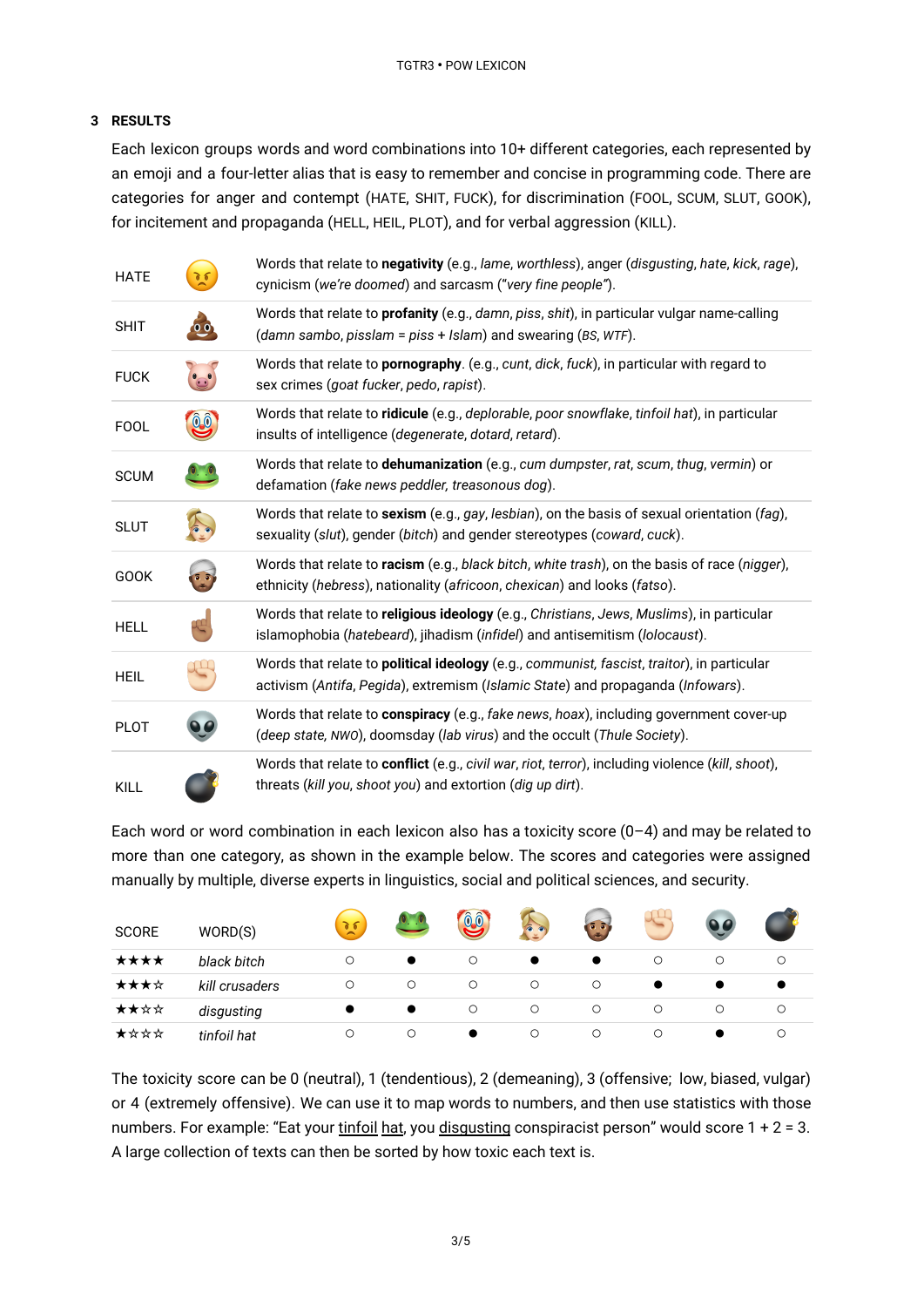This works even better if we count with exponential weights. The following weights essentially mean that a word with score 4 is as alarming as ten words with score 1:

| $SCORE \rightarrow$ | **** | ★☆☆☆ | ★★☆☆ | ★★★☆ | ★★★★ |
|---------------------|------|------|------|------|------|
| weight              | 0.01 | 0.10 | 0.25 | 0.50 | 1.00 |

A demonstration of a concise Python script that imports the English POW lexicon and analyzes texts:

**Listing 1**. Example Python code for loading and using the POW, using Grasp.py.

```
from grasp import csv, trie # https://github.com/textgain/grasp
pow = \{\}for r in csv('pow-en.csv'): # (score,word, HATE, SHIT, ...)
    pow[r[1]]= {
        '0': 0.01,
        '1': 0.10,
        '2': 0.25,
        '3': 0.50,
        '4': 1.00,
    }[r[0]]
pow = trie(pow)
def toxicity(s):
    return sum(weight for i, j, word, weight in pow.search(s))
print(toxicity('Eat your tinfoil hat!'))
```
#### **4 ANALYSIS**

The performance of the lexicons can be measured statistically and in terms of trust. Statistically, the performance is about 75%  $(F_1 \text{ score})$ , which is several percentages higher than many other available lexicons. In terms of trust, the lexicons are integrated into a dashboard app, $^6$  with dozens of users that continually monitor and fine-tune the performance with real-life checks & balances. Another crucial step is to establish a baseline truth: the average toxicity score in random data in comparison to data of interest, i.e., is a message more toxic than what a "normal" person would write?

In a case study with the Dutch lexicon, we compared the average toxicity score of 100K random Dutch messages in 2015 to 100K random messages in 2020. Both sets have 50K Facebook messages from news pages such as HLN, DM, DS, VRT NWS, and 50K random Twitter messages. The average toxicity score has doubled from 0.05 in 2015 to 0.1 in 2020. One explanation is the ongoing polarization between left-wing and right-wing in European societies, in the aftermath of Islamic State terrorism and the Iraqi-Syrian refugee crisis (ca. 2015–2017). In 2015, we see 125 messages with a score of ≥1.0. In 2020, we see 500 of those, often with ideological expressions (*domme linkse*, *bende rechtse*), insults of intelligence (*clown*, *idioot*) and dehumanization (*linkse rat*, *rechts gespuis*, *achterlijke debielen*). In 2020, we find 3x more racist and sexist messages (about 2%) and 2x more verbal aggression (1%). In relative terms, the average toxicity score of messages on the neo-Nazi forum Iron March (data source: Bellingcat)<sup>7</sup> is 0.65, with 8.5% racist messages.

<sup>6</sup> https://projectgrey.eu/technology/?lang=en

<sup>7</sup> https://www.bellingcat.com/news/2019/12/19/transnational-white-terror-exposing-atomwaffen-and-the-iron-march-networks